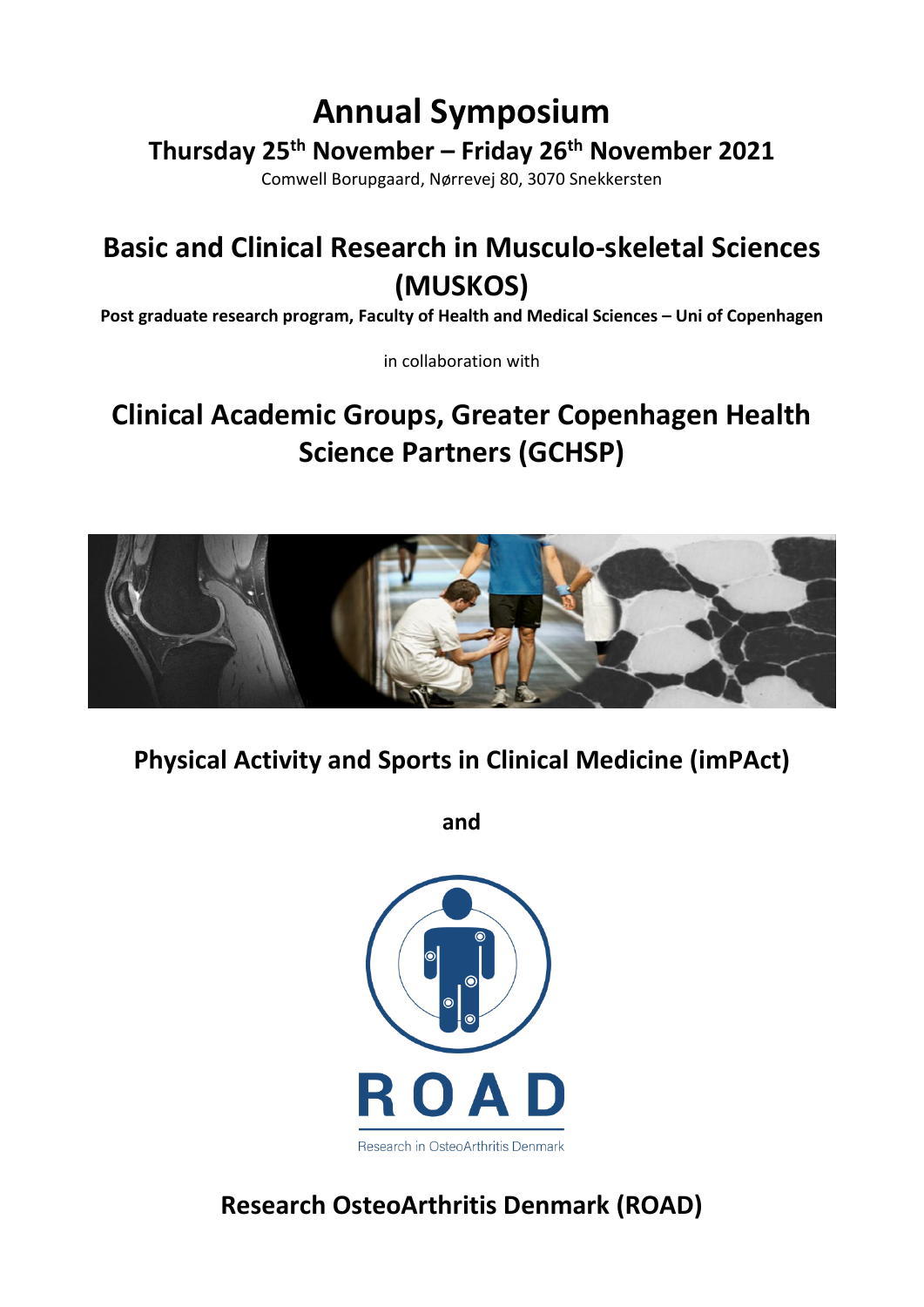### **THURSDAY 25th NOVEMBER**

### 09.00 – 09.05 **Welcome** (Michael Kjær, MUSKOS, Flemming Dela, imPAct, Anders Troelsen, ROAD)

09.05 – 09.50 **Key-note lecture:** Making a whole of the continuum of treatment of osteoarthritis. Professor Henning Bliddal, University Hospital Bispebjerg Frederiksberg Chair: Professor Anders Troelsen and Professor Stine Jacobsen

#### 10.00 – 12.30 **Free oral presentations from PhD students (MUSKOS)**

| <b>Auditorium A</b>                                                                                                                                                                                                                                                                                                                                                                                                                                                                                                                                                                                                                                                                                                                                                                                                                                                                                                                                                                                                                                                                                                                                                                                                                                                                                                                                                                                                                                                                                                                                                                                                                    | <b>Auditorium B</b>                                                                                                                                                                                                                                                                                                                                                                                                                                                                                                                                                                                                                                                                                                                                                                                                                                                                                                                                                                                                                                                                                                                                                                                                                                                                                                                                                                                                                                         |
|----------------------------------------------------------------------------------------------------------------------------------------------------------------------------------------------------------------------------------------------------------------------------------------------------------------------------------------------------------------------------------------------------------------------------------------------------------------------------------------------------------------------------------------------------------------------------------------------------------------------------------------------------------------------------------------------------------------------------------------------------------------------------------------------------------------------------------------------------------------------------------------------------------------------------------------------------------------------------------------------------------------------------------------------------------------------------------------------------------------------------------------------------------------------------------------------------------------------------------------------------------------------------------------------------------------------------------------------------------------------------------------------------------------------------------------------------------------------------------------------------------------------------------------------------------------------------------------------------------------------------------------|-------------------------------------------------------------------------------------------------------------------------------------------------------------------------------------------------------------------------------------------------------------------------------------------------------------------------------------------------------------------------------------------------------------------------------------------------------------------------------------------------------------------------------------------------------------------------------------------------------------------------------------------------------------------------------------------------------------------------------------------------------------------------------------------------------------------------------------------------------------------------------------------------------------------------------------------------------------------------------------------------------------------------------------------------------------------------------------------------------------------------------------------------------------------------------------------------------------------------------------------------------------------------------------------------------------------------------------------------------------------------------------------------------------------------------------------------------------|
| 10.00-10.12: Mads Godtfeldt Stemmerik<br>"An exercise challenge system to profile injury<br>biomarkers in Muscular Dystrophies"<br>10.12-10.24: Ann Damgaard<br>"Regional protein turnover in healthy and overuse-<br>diseased tendon - influence of exercise and growth<br>hormone"<br>10.24-10.36: Simon Jønck<br>"Exercise-induced cardiac adaptions in rheumatoid<br>arthritis patients during interleukin-6 vs. tumor necrosis<br>factor antibody therapy: a randomized, controlled study<br>(RABEX)''<br>10.36-10.48: Nanna Scharff Poulsen<br>"Cycle exercise in wheelchair users with muscular<br>dystrophy"<br>10.48-11.00: Tue Rømer<br>"Balancing training and recovery: The effects of seasonal<br>variations in training load on endurance performance<br>and athletic health across a year"<br>11.00-11.12: Signe Hulsbæk<br>"Feasibility and preliminary effect of anabolic steroid in<br>addition to strength training and nutritional supplement<br>in rehabilitation of patients with hip fracture: A<br>randomized controlled pilot trial"<br>11.12-11.24: Ronni Eg Sahl<br>"Prolonged endurance exercise increased anti-<br>inflammatory macrophage content and mitochondrial<br>respiration in adipose tissue in young and old men"<br>11.24-11.36: Mikkel Holm Hjortshøj Jensen<br>"The Effect of Low-Load Resistance Training with Blood<br>Flow Restriction for Treatment of Chronic Patellar<br>Tendinopathy - A Randomized Clinical Trial"<br>11.36-11.48: Mikkel Hansen<br>"Validity and reliability of a novel non-exercise method<br>for assessment of maximal oxygen uptake using<br>seismocardiography" | 10.00-10.12: Karina Louise Skov Husted<br>"Biological age- a novel approach to risk stratification"<br>10.12-10.24: Mads Bloch-Ibenfeldt<br>"The LISA-study: adaptive responses and lasting effects<br>years after the intervention?"<br>10.24-10.36: Casper Søndenbroe<br>"Satellite cells and denervation indices of the skeletal<br>muscle of elderly lifelong recreational exercisers"<br>10.36-10.48: Adam Witten<br>"Terminology and diagnostic criteria used in clinical<br>studies investigating subacromial impingement<br>syndrome: A scoping review"<br>10.48-11.00: Heidi Tegner<br>"The effect of graded activity and pain education (GAPE):<br>an early post-surgical rehabilitation programme after<br>lumbar spinal fusion - a randomized controlled study"<br>11.00-11.12: Marie Mostue Naume<br>"Pharmacokinetics and safety of treatment with<br>paracetamol in children and adults with spinal muscular<br>atrophy, a prospective, non-randomized, open-label<br>clinical trial"<br>11.12-11.24: Anna Døssing<br>"Dual-Energy Computed Tomography for Detection and<br>Characterization of Monosodium Urate, Calcium<br>Pyrophosphate and Hydroxyapatite: A Phantom Study on<br>Diagnostic Performance"<br>11.24-11.36: Christian Fugl Hansen<br>"Inadequate development and content validity of four<br>frequently used orthopaedic questionnaires: A COSMIN<br>evaluation of the mHHS, HAGOS, IKDC-SKF, KOOS and<br><b>KNEES-ACL"</b> |
|                                                                                                                                                                                                                                                                                                                                                                                                                                                                                                                                                                                                                                                                                                                                                                                                                                                                                                                                                                                                                                                                                                                                                                                                                                                                                                                                                                                                                                                                                                                                                                                                                                        |                                                                                                                                                                                                                                                                                                                                                                                                                                                                                                                                                                                                                                                                                                                                                                                                                                                                                                                                                                                                                                                                                                                                                                                                                                                                                                                                                                                                                                                             |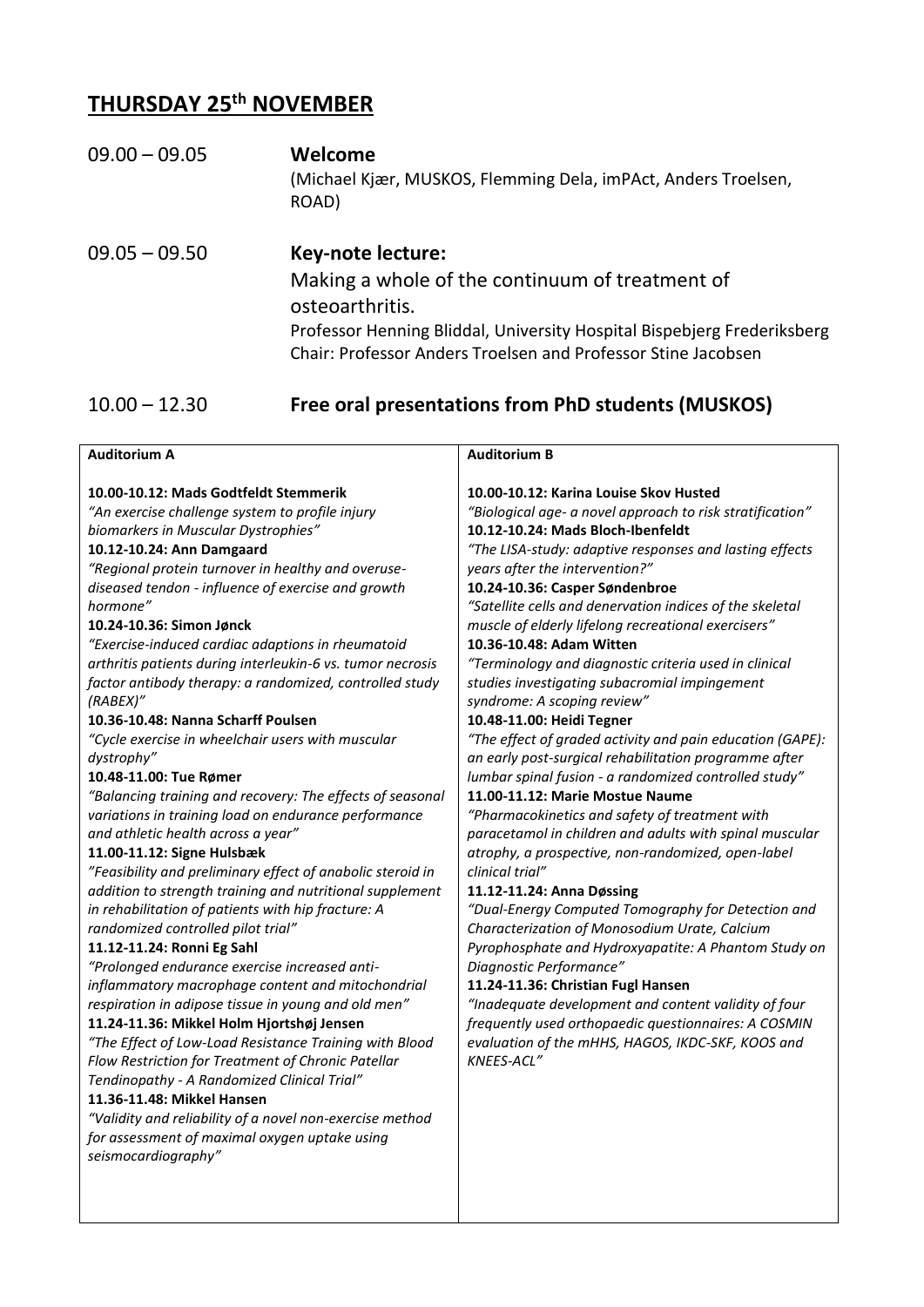| The oral presentations are followed by feedback on the<br>presentation technique (30 min) | The oral presentations are followed by feedback on the<br>presentation technique (30 min)        |
|-------------------------------------------------------------------------------------------|--------------------------------------------------------------------------------------------------|
| Chairs: Ylva Hellsten and Carl-Johan Boraxbekk                                            | Chairs: Bente Klarlund Pedersen and Niklas Rye<br>Jørgensen                                      |
| Comments on presentation technique: MA (Rhetoric)                                         |                                                                                                  |
| Thea Feveile Sejr Hansen (12.00-12.30 without audience)                                   | Comments on presentation technique: MA (Rhetoric)<br>Mads Højlyng (12.00-12.30 without audience) |

#### 12.30 – 13.15 **Lunch**

# **SYMPOSIUM 1 (Auditorium A):**

### **Strength training in sports and in the clinical work**

Chairs: Professor Peter Magnusson and Associate Professor Christian Couppé

| $13.15 - 13.55$ | Strength training in sports<br>Head of Laboratory Jesper Løvind Andersen, University Hospital<br>Bispebjerg Frederiksberg                                          |
|-----------------|--------------------------------------------------------------------------------------------------------------------------------------------------------------------|
| $14.00 - 14.40$ | Strength training in the clinic: Muscle training of hip fracture<br>patients<br>Professor Morten Tange Kristensen, University Hospital Bispebjerg<br>Frederiksberg |

### **SYMPOSIUM 2 (Auditorium B):**

#### **Cartilage and Osteoarthritis: Laboratory, animals, humans and imaging**

Chairs: Professor Henning Bliddal and Professor Søren Overgaard

| $13.15 - 13.40$ | Advanced imaging in osteoarthritis and sports<br>Professor Mikael Boesen, University Hospital Bispebjerg Frederiksberg                    |
|-----------------|-------------------------------------------------------------------------------------------------------------------------------------------|
| $13.45 - 14.10$ | Animal models – how do we choose the right one, and what<br>can we learn from them?<br>Professor Stine Jacobsen, University of Copenhagen |
| $14.15 - 14.40$ | Cartilage regional turnover in human osteoarthritis<br>Dr Adam Jørgensen, University Hospital Bispebjerg Frederiksberg                    |

### **SYMPOSIUM 3 (Borupgaard Stuen):**

#### **How to present scientific results**

Chairs: Abigail Mackey and Carl-Johan Boraxbekk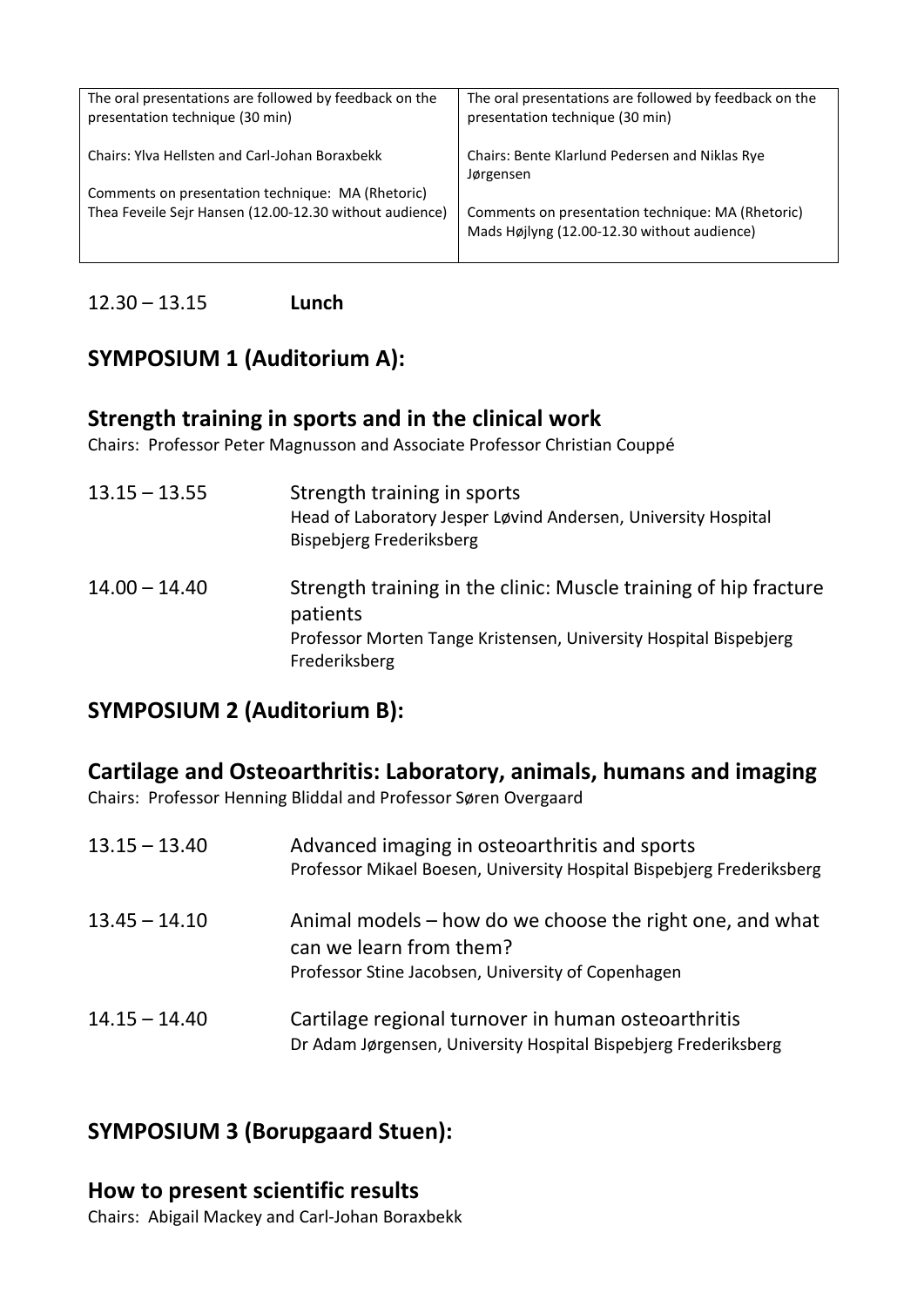| $13.15 - 13.40$ | Oral presentation of scientific results<br>MA (Rhetoric) Thea Feveile Sejr Hansen, University of Copenhagen |
|-----------------|-------------------------------------------------------------------------------------------------------------|
| $13.45 - 14.10$ | Poster presentation of scientific results<br>MA (Rhetoric) Mads Højlyng, Department of Management, CBS      |
| 14.45-15.15     | <b>Break (coffee/tea)</b>                                                                                   |

# **SYMPOSIUM 4 (Auditorium A):**

### **Physical activity and chronic disease**

Chairs: Professor Jørn Helge and Professor Vibeke Backer

| $15.15 - 15.40$ | Physical training of type 2 diabetes<br>Chief Consultant Mathias Ried-Larsen, University Hospital<br>Rigshospitalet               |
|-----------------|-----------------------------------------------------------------------------------------------------------------------------------|
| $15.45 - 16.10$ | Physical activity and chronic obstructive pulmonary disease<br>Associate professor Ronan Berg, University Hospital Rigshospitalet |
| $16.15 - 16.40$ | Physical activity and visceral/cardiac obesity<br>Postdoc Regitse Højgaard Christensen, University Hospital<br>Rigshospitalet     |

## **SYMPOSIUM 5 (Auditorium B):**

# **The king of Osteoarthritis – the knee joint: Contemporary management strategies**

Chairs: Professor Anders Troelsen and Professor Søren Skou

| $15.15 - 15.40$ | The evidence for current first-line treatments initiated by the<br><b>General Practitioner (GP)</b><br>Postdoc Anne Møller, University of Copenhagen         |
|-----------------|--------------------------------------------------------------------------------------------------------------------------------------------------------------|
| $15.45 - 16.10$ | The evidence for current surgical management<br>Associate Professor Henrik Schrøder, University Hospital Næstved                                             |
| $16.15 - 16.40$ | Principles of fast-track arthroplasty surgery and the evidence<br>for safety and efficacy<br>Associate Professor Kirill Gromov, University Hospital Hvidovre |
| $16.40 - 17.00$ | Meeting for MUSKOS PhD students in Aud. B                                                                                                                    |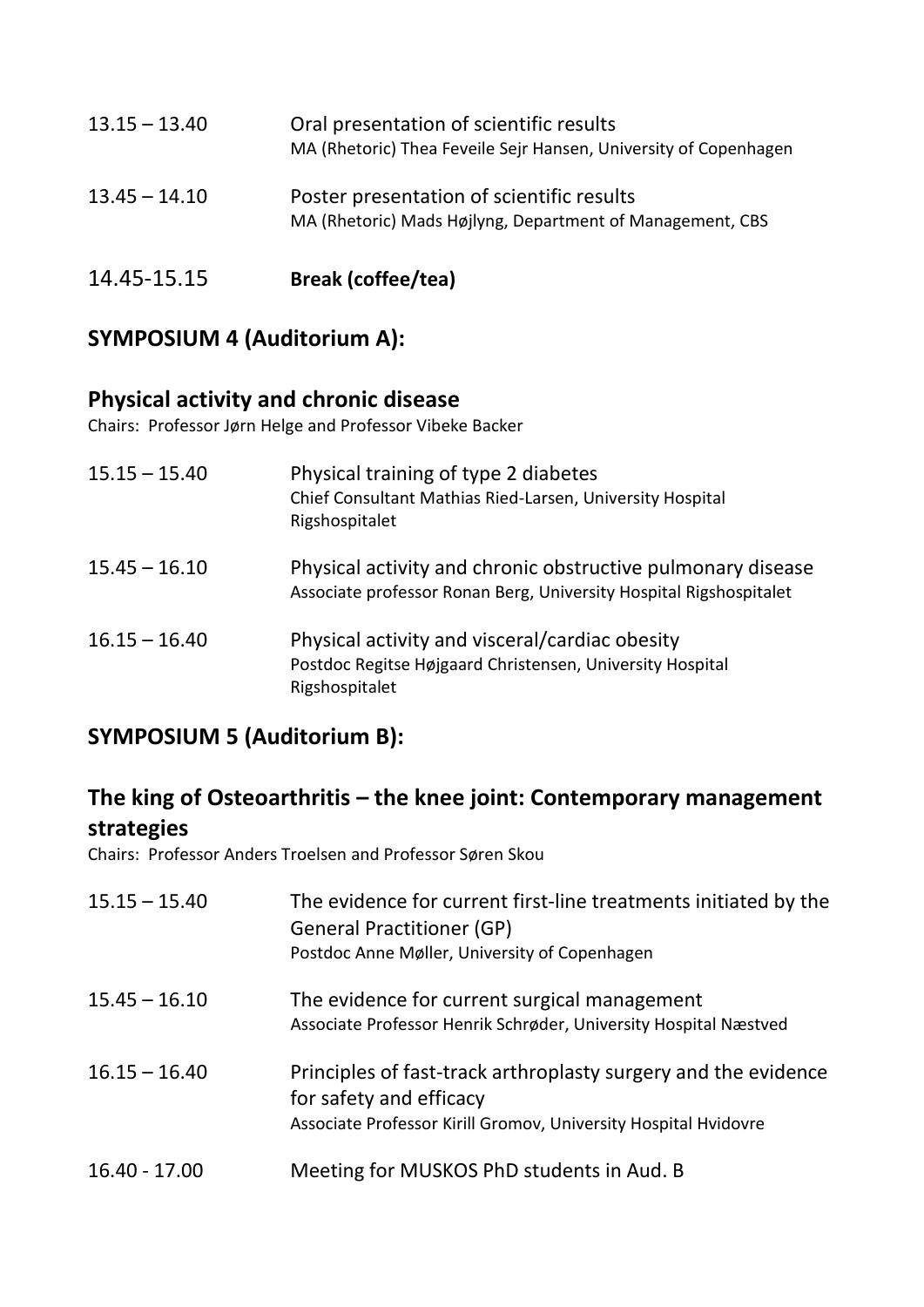## 17.00 - 18.30 **Poster presentation in Aud. A**

(2 min (2 slides) without questions for each poster) Posters from all other researchers than MUSKOS PhD students. Afterwards poster walk with questions (including drinks) Chairs: Flemming Dela and Peter Magnusson

| 1. Adam Kositsky                                               | 15. Laura Nørager Jacobsen                                 |
|----------------------------------------------------------------|------------------------------------------------------------|
| "Regional in vitro human patellar tendon tensile               | "Contractile properties and fat replacement of muscles in  |
| mechanical properties and in situ near infrared                | patients with Myotonia Congenita"                          |
| spectroscopy prediction"                                       | 16. Lauri Stenroth                                         |
| 2. Anders Karlsen                                              | "Patient-reported outcomes or functional performance       |
| "Deep proteome analysis of human musculo-tendinous             | do not identify patients with impaired knee joint function |
| unit revealed novel markers for myotendinous junction"         | after ACL reconstruction"                                  |
| 3. Camilla Andersen                                            | 17. Linda Denz                                             |
| "Integrin α1061-Selected Mesenchymal Stem Cells Home           | "Changes at the Myotendinous Junctions in the First        |
| to Cartilage Defects in The Rabbit Knee after Intra-           | Weeks of Life of IGF-1 treated Prematurely Born Pigs"      |
| Articular Injection"                                           | 18. Louise Bundgaard                                       |
| 4. Christian Høgsbjerg                                         | "A COMPREHENSIVE AND QUANTIFIABLE INSIGHT INTO             |
| "A proteomics and Immunohistochemical analysis of the          | THE PROTEOMES OF ARTICULAR CARTILAGE AND                   |
| myotendinous junction of single human myofibers"               | SUBCHONDRAL BONE"                                          |
| 5. Elisabeth Bandak                                            | 19. Maja Risager Nielsen                                   |
| "Musculoskeletal function in anterior cruciate ligament        | "Whole body metabolism in children before and after        |
| reconstructed individuals with and without knee pain"          | treatment of CNS tumor"                                    |
| 6. Emilie Ahmt Petersen                                        | 20. Marie Walters                                          |
| "The effect of a 3-day dietary intervention on maximal fat     | "Changes in expression of miRNA in synovial fluid during   |
| oxidation and skeletal muscle gene expression in               | disease progression in an equine model of experimental     |
| moderately trained men"                                        | osteoarthritis"                                            |
| 7. Iben Elmerdahl Rasmussen                                    | 21. Marius Henriksen                                       |
| "Fidelity, tolerability, and safety of high intensity training | "Exercise and education vs. saline injections for knee     |
| in patients surviving COVID-19"                                | osteoarthritis: A randomized controlled trial"             |
| 8. Ida Bager Christensen                                       | 22. Mathias Fabricius Nielsen                              |
| "Dissolvent difficulties for respiratory characterization of   | "A high number of positive pain provocation tests in       |
| PBMCs - Dissolvents affect PBMC cell count and                 | patients with longstanding groin pain - what does it tell  |
| subsequent respiratory analysis prominently"                   | us?''                                                      |
| 9. Ida Blom                                                    | 23. Rebecca Kjær Andersen                                  |
| "The effect of high intensity interval training on             | "Clinical comparison of seronegative and seropositive      |
| epigenetic changes in skeletal muscle of young and older       | patients diagnosed with myasthenia gravis"                 |
| individuals"                                                   | 24. Sofie Vinther Skriver                                  |
| 10. Jakob Agergaard                                            | "Plasma lactate responses during and after submaximal      |
| "Does the distribution pattern of daily dietary protein        | handgrip exercise are not diagnostically helpful in        |
| intake influence amino acid utilization and muscle protein     | mitochondrial myopathy"                                    |
| synthesis?"                                                    | 25. Sonia Ortega Gómez                                     |
| 11. Jasmin Bagge                                               | "Is fitness a protective factor for depressive symptoms in |
| "Microfragmentation for processing stem cells from             | both normal weight and overweight/obese depressed          |
| abdominal adipose tissue is a promising method when            | adults? Results from Sonrie Study"                         |
| compared to standard enzymatic digestion for the               | 26. Vera Graungaard Schelde                                |
| treatment of osteoarthritis"                                   | "Exercise training of COVID-19 survivors"                  |
| 12. Jonas Jalili Pedersen                                      | 27. Williane Oliveira Bernardes Valentino                  |
| "Increased fat fraction reflects muscle degeneration in        | "How sensitive are knee joint cartilage mechanics          |
| patients with skeletal muscle sodium channel disorders"        | outcomes estimated using finite element modeling to        |
| 13. Juan Corral Pérez                                          | uncertainty in kinematic and kinetic boundary              |
| "Gait Speed is associated with Plasma Total Antioxidant        | conditions?"                                               |
| Capacity among Older Adults"                                   | 28. Yoshifumi Tsuchiya                                     |
| 14. Kasper Holst Axelsen                                       | "Impact on myogenic progression by mechanical loading      |
| "Clinical differences between ocular and generalized           | of three-dimensional tendon constructs"                    |
| Myasthenia Gravis"                                             |                                                            |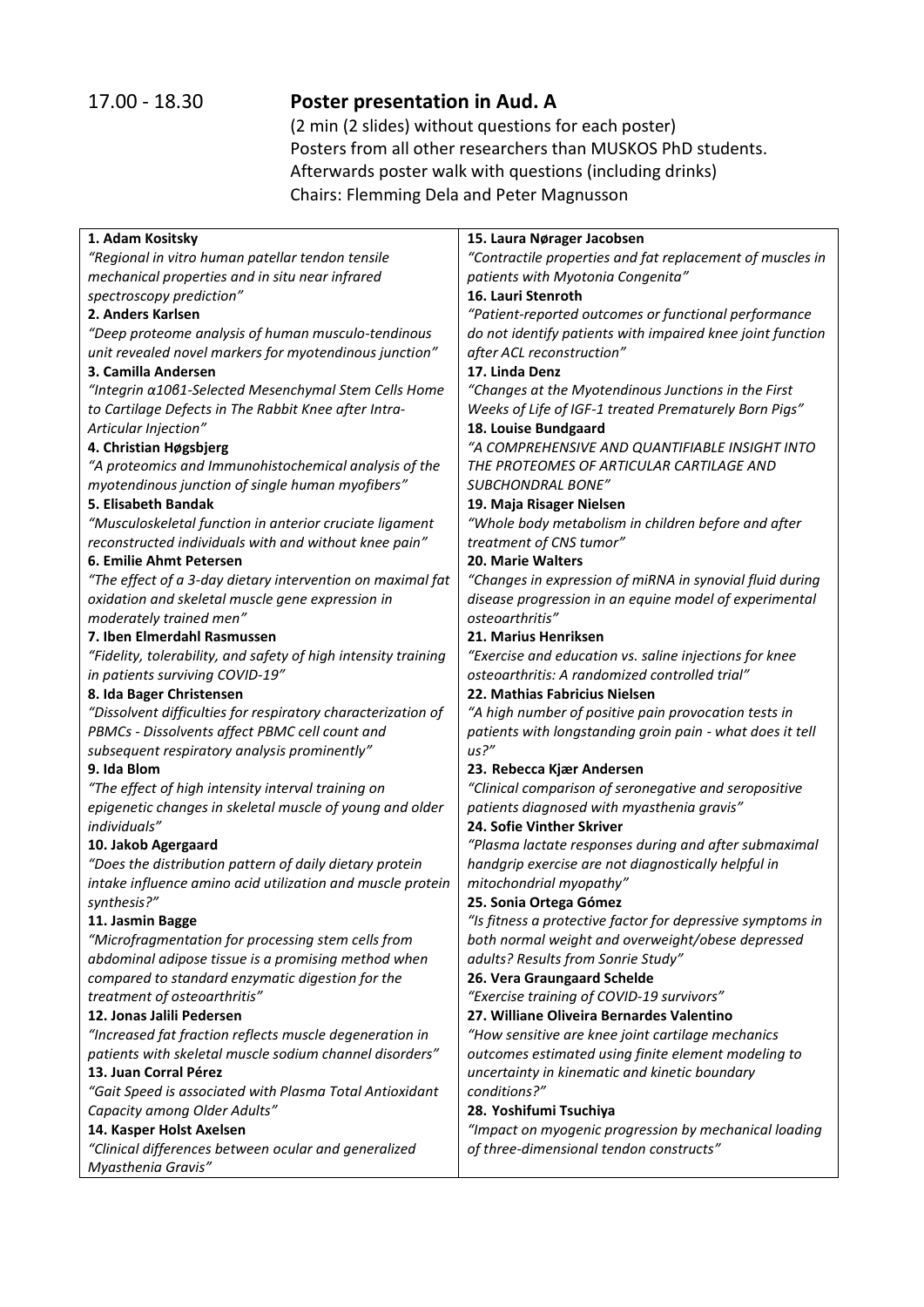19.00 **Dinner** (including PhD CUP and Quiz) Chairs: Jørn Helge and Michael Kjær

### **FRIDAY 26 th NOVEMBER**

08.00 – 08.45 **Key-note lecture**: Glucose metabolism in skeletal muscle during and after exercise Professor Jørgen Wojtaszewski, University of Copenhagen Chairs: Professor Flemming Dela and Professor Michael Kjær

#### 08.50- 11.10 **Free oral presentations from PhD students**

| <b>Auditorium A</b>                                                                                                                                                                                                                                                                                                                                                                                                                                                                                                                                                                                                                                                                                                                                                                                                                                                                                                                                                                                                                                                                                                                                                                                             | <b>Auditorium B</b>                                                                                                                                                                                                                                                                                                                                                                                                                                                                                                                                                                                                                                                                                                                                                                                                                                                                                                                                                                                                                                                                                                                            |
|-----------------------------------------------------------------------------------------------------------------------------------------------------------------------------------------------------------------------------------------------------------------------------------------------------------------------------------------------------------------------------------------------------------------------------------------------------------------------------------------------------------------------------------------------------------------------------------------------------------------------------------------------------------------------------------------------------------------------------------------------------------------------------------------------------------------------------------------------------------------------------------------------------------------------------------------------------------------------------------------------------------------------------------------------------------------------------------------------------------------------------------------------------------------------------------------------------------------|------------------------------------------------------------------------------------------------------------------------------------------------------------------------------------------------------------------------------------------------------------------------------------------------------------------------------------------------------------------------------------------------------------------------------------------------------------------------------------------------------------------------------------------------------------------------------------------------------------------------------------------------------------------------------------------------------------------------------------------------------------------------------------------------------------------------------------------------------------------------------------------------------------------------------------------------------------------------------------------------------------------------------------------------------------------------------------------------------------------------------------------------|
| 08.50-09.02: Allan Cramer<br>"Genetic contribution to the etiology of Achilles tendon<br>rupture. A Danish nationwide register study of twins"<br>09.02-09.14: Rikke Høffner<br>"Delayed loading following repair of ruptured Achilles<br>tendon - a randomized controlled trial"<br>09.14-09.26: Maria Hansen<br>"Cellular adaptations to training in patients with type 2<br>diabetes"<br>09.26-09.38: Malte Schmücker<br>"The effects of dietary nitrate on O2 kinetics and<br>mitochondrial function in elderly and patients with type 2<br>diabetes"<br>09.38-09.50: Arthur Ingersen<br>"The effect of frequent noradrenaline exposure on beta-<br>cell function in patients with type 2 diabetes"<br>09.50-10.02: Kristine Bramsen Haugaard<br>"The epidemiology of acute acromioclavicular<br>dislocations in an urban population. A prospective cohort<br>study investigating the capital region of Denmark"<br>10.02-10.14: Alexander Kamp Sonne<br>"Identifying Myosin secondary dysfunction in the<br>presence of RyR1 mutations with relation to congenital<br>myopathies"<br>10.14-10.26: Elise Melhedegaard Thomsen<br>"Myosin super relaxed state in skeletal muscle from<br>vertebrate species" | 08.50-09.02: Lasse Kindler Harris<br>"Minimal Important Change, Patients Acceptable<br>Symptom State, and Treatment Failure for the Oxford<br>Knee Score in patients undergoing Unicompartmental<br>Knee Replacement:<br>Interpretation threshold values at 3-, 12-, and 24 months<br>follow-up"<br>09.02-09.14: Signe Brinch<br>"Can AI detect trochlear dysplasia on lateral<br>radiographs? - A protocol"<br>09.14-09.26: Simon Majormoen Bruhn<br>"Do patients receive guideline-adherent core treatments<br>for knee osteoarthritis during the first six months after<br>consulting an orthopaedic surgeon? - Preliminary results<br>from a cohort study"<br>09.26-09.38: Kasper Krommes<br>"Inter-tester reliability of an ultrasound protocol for<br>Knee-Apophysitis performed by novice operators"<br>09.38-09.50: Rudi Neergaard Hansen<br>"Do patients with patellofemoral pain exhibit elevated<br>bone metabolic activity in the patellofemoral joint?"<br>09.50-10.02: Elisabeth Marie Ginnerup Læbo<br>"The association between illness perception and two-year<br>changes in knee pain among elderly Danes: a cohort<br>study" |
| The oral presentations are followed by feedback on the<br>presentation technique (30 min)                                                                                                                                                                                                                                                                                                                                                                                                                                                                                                                                                                                                                                                                                                                                                                                                                                                                                                                                                                                                                                                                                                                       | The oral presentations are followed by feedback on the<br>presentation technique (30 min)                                                                                                                                                                                                                                                                                                                                                                                                                                                                                                                                                                                                                                                                                                                                                                                                                                                                                                                                                                                                                                                      |
| Chairs: Peter Schwarz and Jesper Løvind Andersen                                                                                                                                                                                                                                                                                                                                                                                                                                                                                                                                                                                                                                                                                                                                                                                                                                                                                                                                                                                                                                                                                                                                                                | Chairs: Søren Overgaard and Michael Kjær                                                                                                                                                                                                                                                                                                                                                                                                                                                                                                                                                                                                                                                                                                                                                                                                                                                                                                                                                                                                                                                                                                       |
| Comments on presentation technique: MA (Rhetoric)<br>Thea Feveile Sejr Hansen (10.40-11.10 without audience)                                                                                                                                                                                                                                                                                                                                                                                                                                                                                                                                                                                                                                                                                                                                                                                                                                                                                                                                                                                                                                                                                                    | Comments on presentation technique: MA (Rhetoric)<br>Mads Højlyng (10.40-11.10 without audience)                                                                                                                                                                                                                                                                                                                                                                                                                                                                                                                                                                                                                                                                                                                                                                                                                                                                                                                                                                                                                                               |